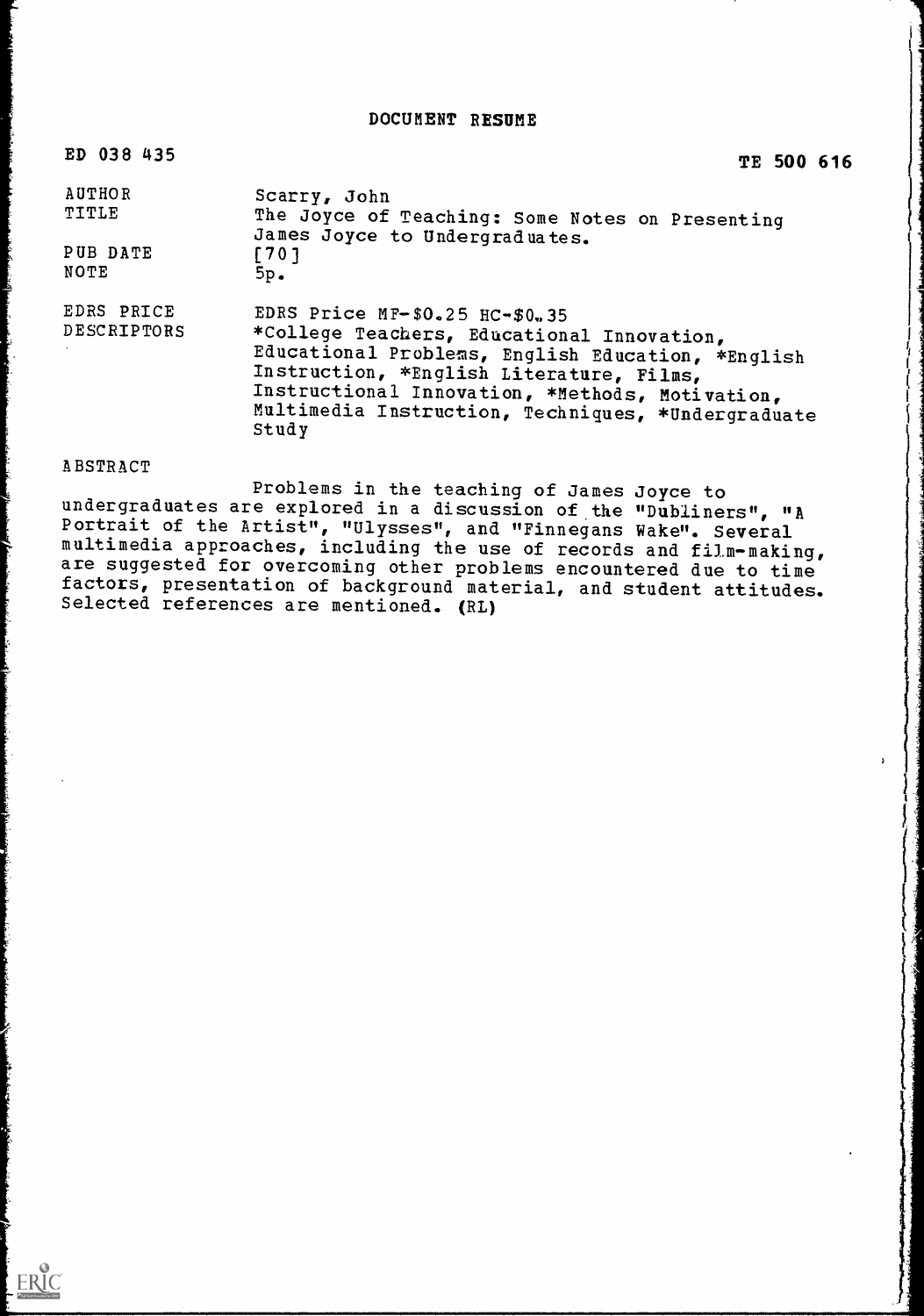### U.S. DEPARTMENT OF HEALTH, EDUCATION & WELFARE OFFICE Of EDUCATION

 $\mathcal{I}_\infty$ 

THIS DOCUMENT HAS BEEN REPRODUCED EXACTLY AS RECEIVED FROM THE PERSON OR ORGANIZATION ORIGINATING IT. POINTS OF VIEW OR OPINIONS<br>STATED DO NOT NECESSARILY REPRESENT OFFICIAL OFFICE OF EDUCATION The Joyce of Teaching: DIRIED DO NOT RELESSARILY REPRESENT OFFICEAL OFFICE OF EDUCATION

"4

fg1 Some Notes on Presenting James Joyce to Undergraduates

# by John Scarry, SUNY, College at Fredonia

The temptation to predict the future of a literary reputation is a strong one, but most of us are strong enough to resist. My concern in the course of these few remarks on the teaching of Joyce is not his artistic mortality--and I presume the fact of his current popularity. The undergraduate reads Joyce and the graduate student reads about him; whether the former will lose interest or whether the latter's industry will in itself lead to his postmortem remains to be seen. The point here is that Joyce, in the classroom and in the scholarly journal, is a very current fact of academic life. Granted this, we might essmine some of the difficulties in teaching him and at the same time consider some (possibly) new techniques.

The teacher who assigns Joyce can presume nothing. When students hear Joyce's name there are few blank faces; most of them know that once upon a time (and a very bad time it was) Ulysses was banned. Although this means little to them--especially these days--they are aware that during the Dark Ages the book was considered pornographic. It is also quite possible that somewhere along the way they read one or two stories from Dubliners and depending on how these selections were presented, acme impression of Joyce's work was received. The student therefore comes to class with a vague notion of the reputation and perhaps an introduction of sorts to the work. However, any possible bias (either positive

f

 $A = \begin{bmatrix} 1 & 1 & 1 \\ 1 & 1 & 1 \end{bmatrix}$ 

m 384 EDO

on al

'ERIC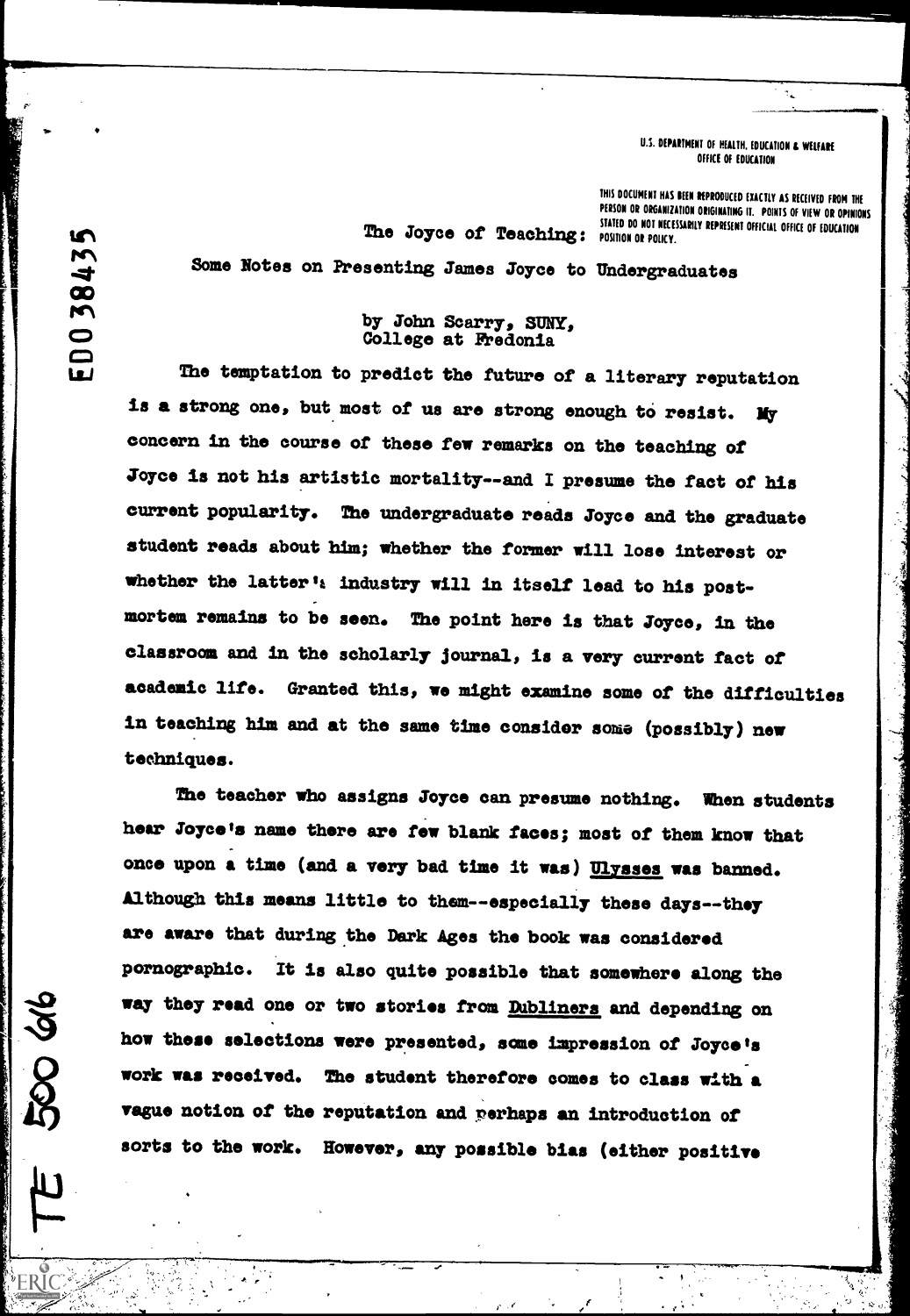or negative) as a result of this is not nearly as important as the virtually universal problem of the historical and biographical background of Joyce's works. Many instructors, after emphasizing the importance of this material, proceed to reduce it to a series of comments introduced into the lectures and discussions. The villain here is time, but the fact remains that these attempts to fill in the background to the works are self-defeating. The best intentions will not give the students this necessary framework. If the student has the background before he begins reading  $\triangle$  Portrait of the Artist, for example, and if he can call upon this information while he is reading it, the advantages are obvious. On the other hand, if he cannot grasp the various references and if the instructor has to point them out in passing (as he must, if only for reasons of time) then emeryone loses. Even worse is the situation where the teacher presumes that his students know certain basic facts -- Catholic ritual and the position of the Church in Victorian Ireland, for example--only to discover as the assignment ends that his listeners do not know them, and have been too timid to admit it. This does happen, and not infrequently.

We cannot expect the students--I am thinking especially of sophomores, and even juniors--to read Richard Ellmann's Boswellian James Joyce, but we can assign a few key sections of it as part of the required reading. A copy of the biography placed on the reserve shelf, coupled with the announcement that certain chapters must be consulted before the text itself is read, would avoid a great deal of frustration in many cases. Of course, the instructor has no guarantee that the students will do the reading (when can he presume this?) but at least he has made the material available, and he is

 $\mathbf{r}=\mathbf{r}^*$ 

مري

2.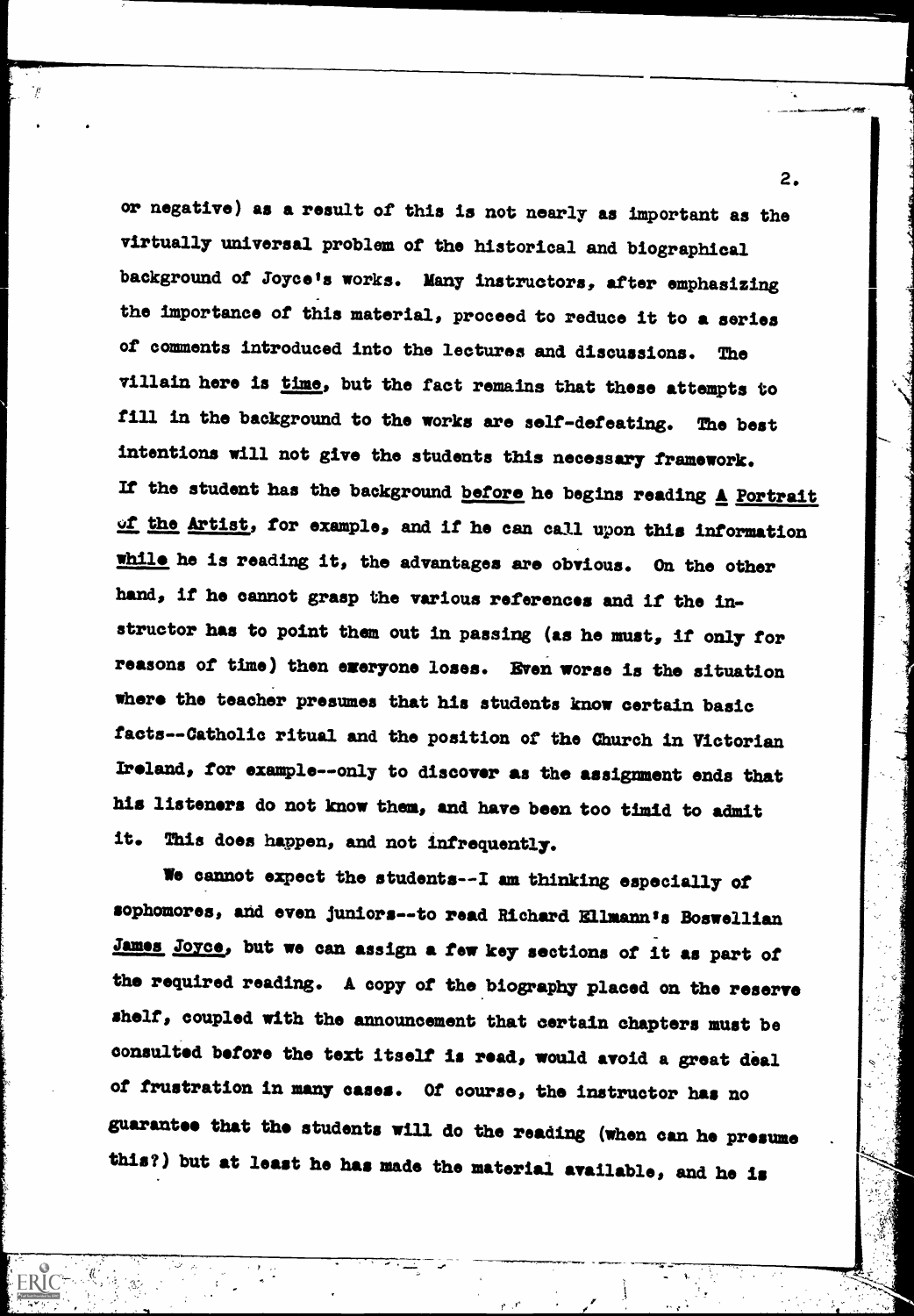within his rights to expect them to be aware of it. The Ellmann biography need not be confined to the reserve shelf; since it is now available in paperback, it would certainly not be asking too much to have the students purchase it. In addition, Don Gifford's Notes on Joyce (also in paperback) is an invaluable aid in explaining the obscure allusions in Dubliners and A Portrait. In tact, the use of this book alone would eliminate most of the practical problems in understanding Joyce's world.

The classic Joyce texts for undergraduates are Dubliners and A Portrait. Ulysses is reserved for the more advanced, and of course no one reads Finnegans Wake. No sane instructor would ever present Ulysses or Finnegans Wake to his sophomores or juniors, but a sampling of Joyce's later style could prove stimulating for a class that has shown a decided interest in Dubliners or A Portrait. An episode from Ulysses (the "Sirens" for example) or a few paragraphs from Finnegans Wake would provide a good opportunity to examine Joyce's experiments with words. Today, with the increasing emphasis on multi-media approaches in teaching, this could be carried even further: the students could hear as well as read the selected texts. The "Anna Livia Plurabelle" section of Finnegans Wake is especially suited to this approach. The students could be provided with copies of the passage (xerox or mimeo). After it has beer read-- preferably aloud--and after a general discussion of the meaning, the instructor could then play Joyce's own recording of the concluding section. This would provide a good opportunity for the students to gain a greater understanding of the possibilities of words while they progress from the printed page to the spoken word itself. If they are made sufficiently aware of what is being attempted, Joyce's

 $\mathbf{r} \in \mathcal{C}$ 

 $\gamma \sim 1$ 

ERIC

3.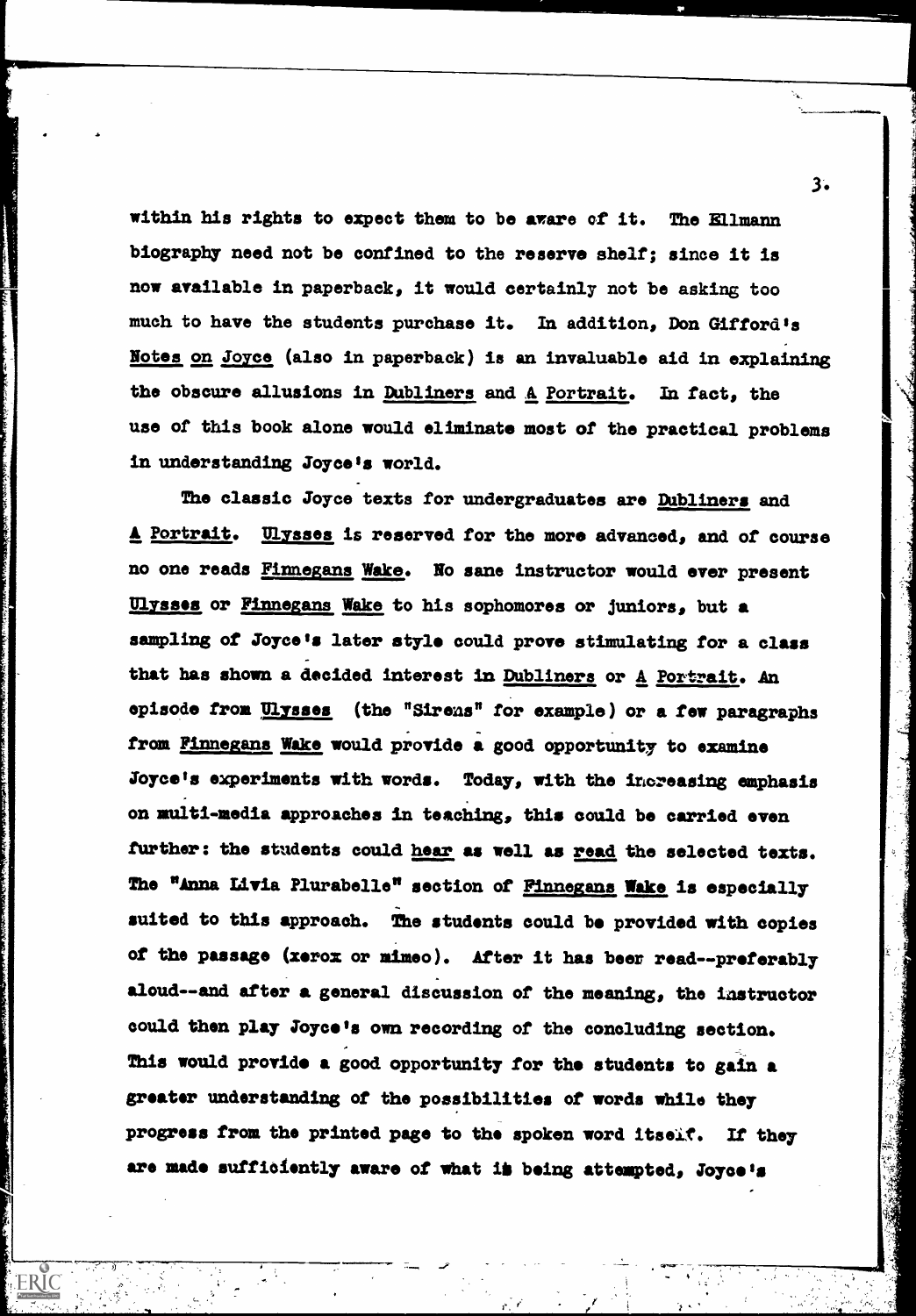own reading should prove a genuine revelation. This technique could also be applied to Ulysses--a recording of Molly Bloom's soliloquy, or parts of any of the epidodes, heard in conjunction with a reading of the text, would make Joyce's work even more alive for the modern undergraduate.

One of the few areas of Joyce research that remains relatively untouched is the cinematic technique to be found in the works. From the point of view of teaching students, Joyce's use of film technique has a special value, since many of today's undergraduates are not only moviegoers, but in some cases moviemakers; there are many student film societies and cinema departments on many campuses. A student who is involved in films could bring his knowledge to an examination of Joyce's use of the cinema. The possibilities for good work in this area are very great; some interesting papers could be written using this technical point of view: Dublin bay dissolving into a sickroom basin as Stephen leans over the parapet of the tower at the beginning of **Ulysses**; the sudden fadeout when Stephen smashes the chandelier in the "Circe" episode; the almost purely cinematic technique to be found in the opening scenes of A Portrait, etc. An outgrowth of this last example might be to have an ambitious student write a scenario for the filming of  $\underline{A}$  Portrait-a very challenging project.<sup>1</sup> Or, a student might write a criticism of the film version of **Ulysses**, with his own suggestions as to how it should have been filmed. The possibilities in this area are virtually limitless.

riting, the director John Huston is preparing a script for A Portrait, which will be filmed in Ireland.

أتوالي

**ERIC** 

Ŀ.